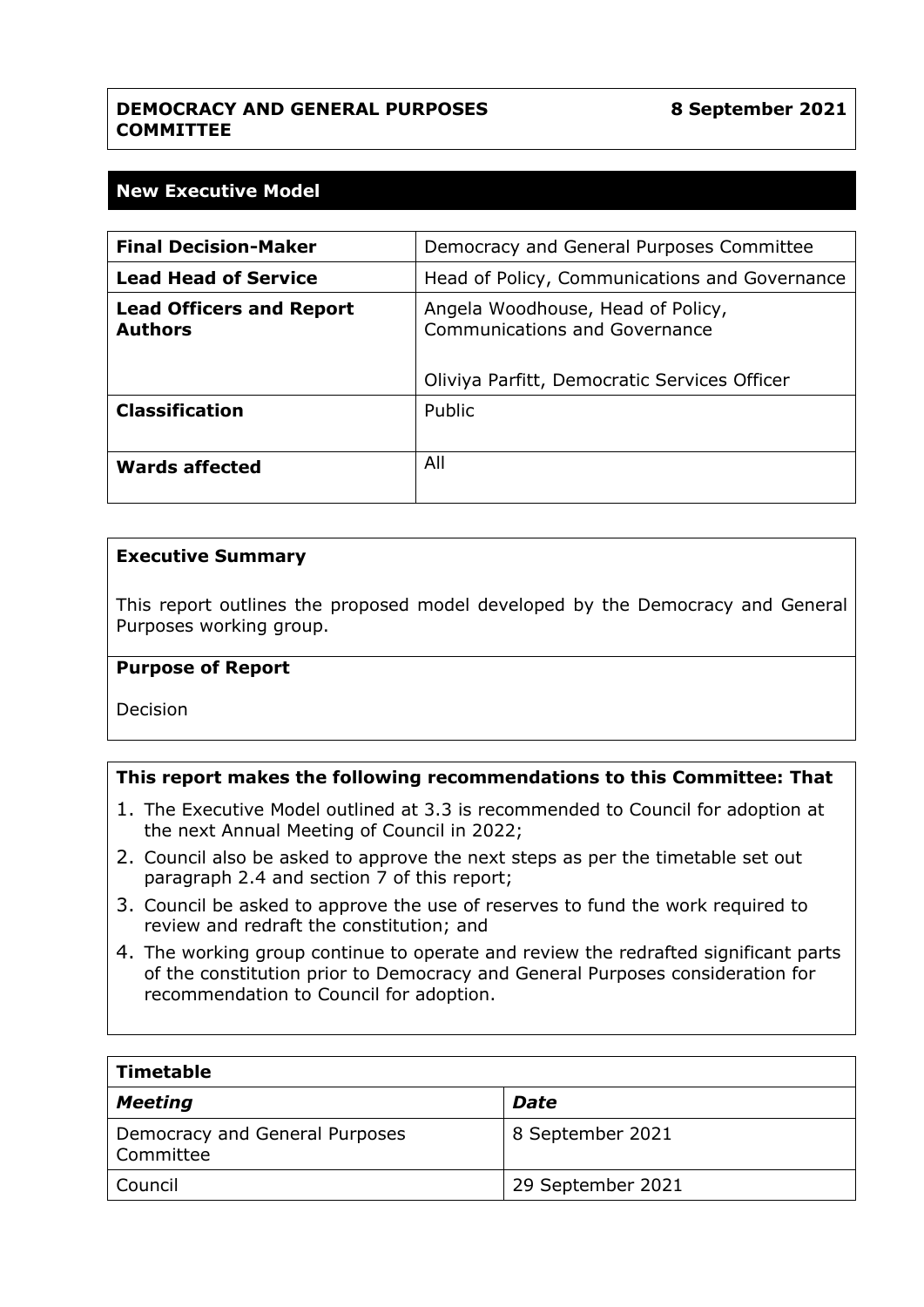# **New Executive Model**

# **1. CROSS-CUTTING ISSUES AND IMPLICATIONS**

| <b>Issue</b>                                              | <b>Implications</b>                                                                                                                                                                                                                                                                                                                                                                                                                                                  | Sign-off                                            |
|-----------------------------------------------------------|----------------------------------------------------------------------------------------------------------------------------------------------------------------------------------------------------------------------------------------------------------------------------------------------------------------------------------------------------------------------------------------------------------------------------------------------------------------------|-----------------------------------------------------|
| <b>Impact on</b><br><b>Corporate</b><br><b>Priorities</b> | The four Strategic Plan objectives are:<br><b>Embracing Growth and Enabling</b><br>$\bullet$<br>Infrastructure<br>Safe, Clean and Green<br>$\bullet$<br>Homes and Communities<br>A Thriving Place<br>Any change to governance arrangements<br>would need to ensure there were effective<br>decision-making processes in place linked<br>to our strategic priorities.                                                                                                 | Head of Policy,<br>Communications<br>and Governance |
| Cross<br><b>Cutting</b><br><b>Objectives</b>              | The four cross-cutting objectives are:<br>Heritage is Respected<br>$\bullet$<br>Health Inequalities are Addressed<br>$\bullet$<br>and Reduced<br>Deprivation and Social Mobility is<br>$\bullet$<br>Improved<br><b>Biodiversity and Environmental</b><br>$\bullet$<br>Sustainability is respected<br>Any change to governance arrangements<br>would need to ensure there were effective<br>decision-making processes in place linked<br>to our strategic priorities. | Head of Policy,<br>Communications<br>and Governance |
| <b>Risk</b><br>Management                                 | Covered in the risk section at 5.                                                                                                                                                                                                                                                                                                                                                                                                                                    | Head of Policy,<br>Communications<br>and Governance |
| <b>Financial</b>                                          | Changing governance arrangements could<br>have financial implications both in terms of<br>member remuneration, the support and<br>advice required to change (i.e., drafting a<br>new constitution) and staffing required to<br>support the change as well as potentially<br>additional ongoing cost to provide and<br>support the new model.                                                                                                                         | Section 151<br>Officer &<br><b>Finance Team</b>     |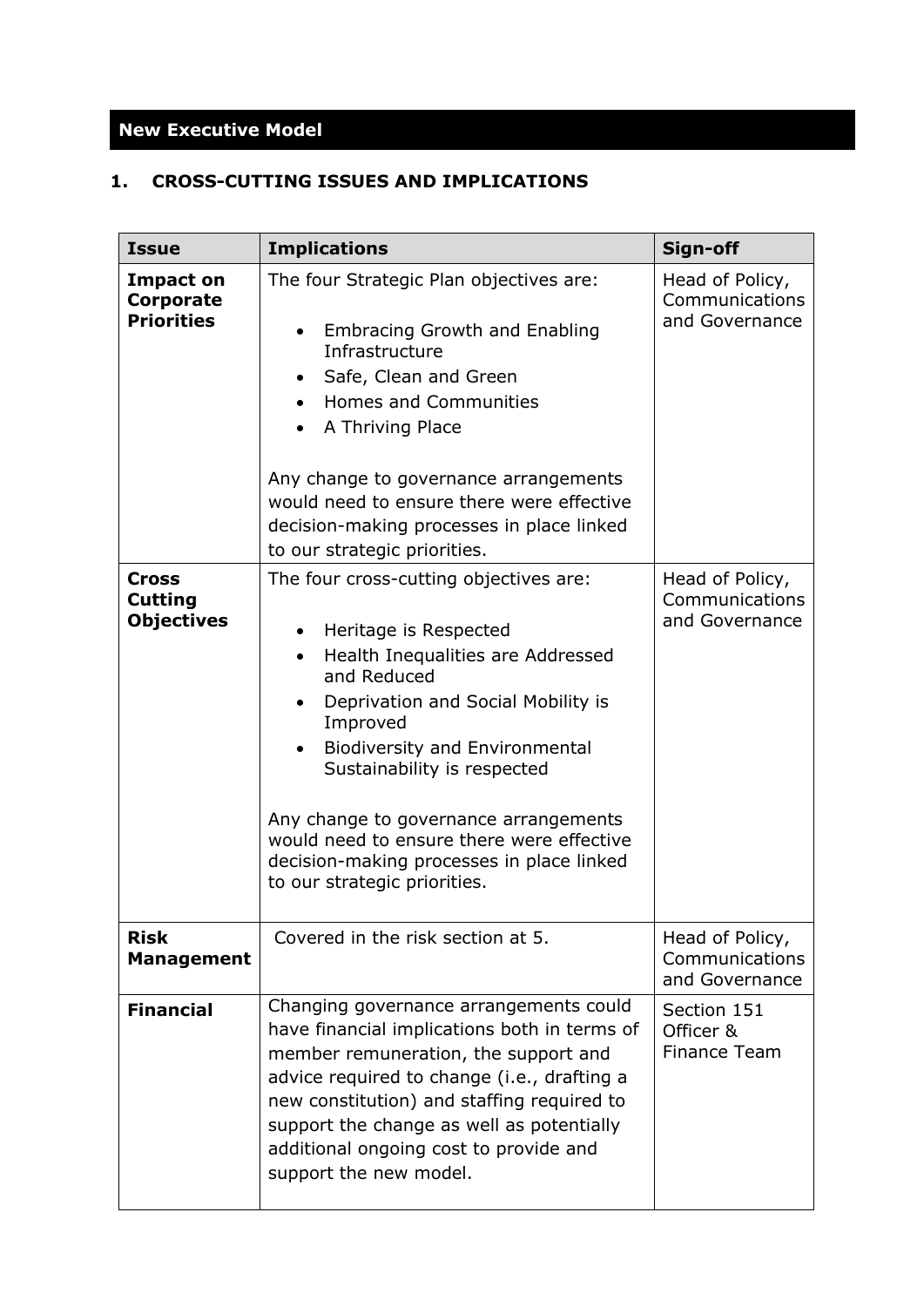| <b>Staffing</b> | It is proposed that the cost for the new<br>constitution will be met from reserves.<br>Proposals for any budget growth required<br>will be considered as part of the process of<br>setting a budget for 2022/23.<br>The proposed model will lead to an<br>increase in the staffing support required<br>from democratic services as there will be<br>an increase in the number of committees<br>and meetings in the model proposed.<br>Committees are appointed by Council and<br>as such may be subject to change.                                                                                                                                                                                                                                                                                                                                                                                                                                                                                                                                                                                                   | Head of Policy,<br>Communications<br>and Governance |
|-----------------|----------------------------------------------------------------------------------------------------------------------------------------------------------------------------------------------------------------------------------------------------------------------------------------------------------------------------------------------------------------------------------------------------------------------------------------------------------------------------------------------------------------------------------------------------------------------------------------------------------------------------------------------------------------------------------------------------------------------------------------------------------------------------------------------------------------------------------------------------------------------------------------------------------------------------------------------------------------------------------------------------------------------------------------------------------------------------------------------------------------------|-----------------------------------------------------|
| Legal           | The Localism Act 2011 amended and<br>inserted Part 1A of the Local Government<br>Act 2000. The provisions enable a Council<br>to operate one of three permitted forms of<br>governance:<br>(a) Executive arrangements; or<br>(b) A committee system; or<br>(c) Arrangements prescribed by the<br>Secretary of State.<br>The executive arrangement may consist of<br>a 'executive' leader and cabinet under the<br>2000 Act, section 9C(3); or the directly<br>elected mayor and cabinet model of<br>governance under section 9C(2). The<br>executive may not exceed 10 members of<br>the Council, to include the Leader and/or<br>Mayor.<br>The executive arrangement of a Council<br>must include provision for the appointment<br>of one or more overview and scrutiny<br>committees to review and scrutinise<br>executive decisions made, or other action<br>taken - LGA 2000, section 9F.<br>The 2000 Act divides the functions into<br>Council functions, local choice and<br>executive functions. The allocation of<br>functions is prescribed under the Local<br>Authorities (Functions and Responsibilities) | Head of Legal<br>Partnership                        |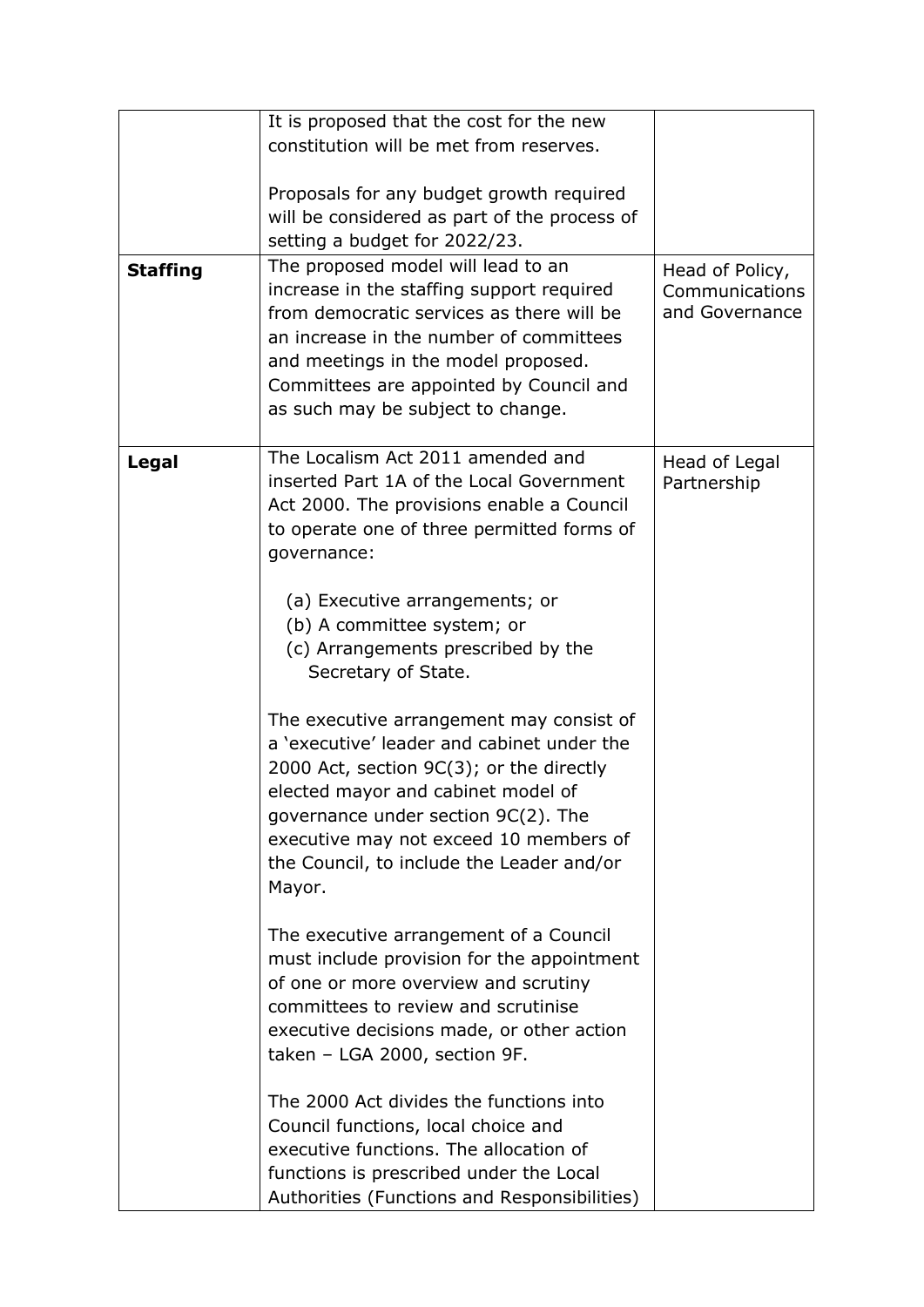|                                                        | (England) Regulations 2000 (as amended).<br>Anything not listed in these regulations is<br>an executive function.<br>The Council is required to have an up-to-<br>date written Constitution setting out how<br>the Council conducts its business, who<br>takes which decisions and how to work with<br>the Council. The Constitution should<br>contain the Council's Standing Orders, the<br>Code of Conduct, information required by<br>the Secretary of State and other<br>information as the Council considers<br>appropriate - section 9P LGA 2000.<br>The proposals in this report and the<br>appendix are in accordance with the<br>statutory requirements. |                                                     |
|--------------------------------------------------------|-------------------------------------------------------------------------------------------------------------------------------------------------------------------------------------------------------------------------------------------------------------------------------------------------------------------------------------------------------------------------------------------------------------------------------------------------------------------------------------------------------------------------------------------------------------------------------------------------------------------------------------------------------------------|-----------------------------------------------------|
| <b>Privacy and</b><br><b>Data</b><br><b>Protection</b> | No impact                                                                                                                                                                                                                                                                                                                                                                                                                                                                                                                                                                                                                                                         | Policy and<br>Information<br>Team                   |
| <b>Equalities</b>                                      | The recommendations do not propose a<br>change that will require an equalities<br>impact assessment                                                                                                                                                                                                                                                                                                                                                                                                                                                                                                                                                               | Policy &<br>Information<br>Manager                  |
| <b>Public</b><br><b>Health</b>                         | We recognise that the recommendations<br>will not negatively impact on population<br>health or that of individuals.                                                                                                                                                                                                                                                                                                                                                                                                                                                                                                                                               | Head of Policy,<br>Communications<br>and Governance |
| <b>Crime and</b><br><b>Disorder</b>                    | No implications                                                                                                                                                                                                                                                                                                                                                                                                                                                                                                                                                                                                                                                   | Head of Policy,<br>Communications<br>and Governance |
| <b>Procurement</b>                                     | There will be a need to procure external<br>legal advice to assist with the development<br>of the constitution.                                                                                                                                                                                                                                                                                                                                                                                                                                                                                                                                                   | Head of Policy,<br>Communications<br>and Governance |
| <b>Biodiversity</b><br>and Climate<br><b>Change</b>    | The implications of this report on<br>biodiversity and climate change have been<br>considered and none have been found.                                                                                                                                                                                                                                                                                                                                                                                                                                                                                                                                           | Biodiversity and<br>Climate Change<br>Manager       |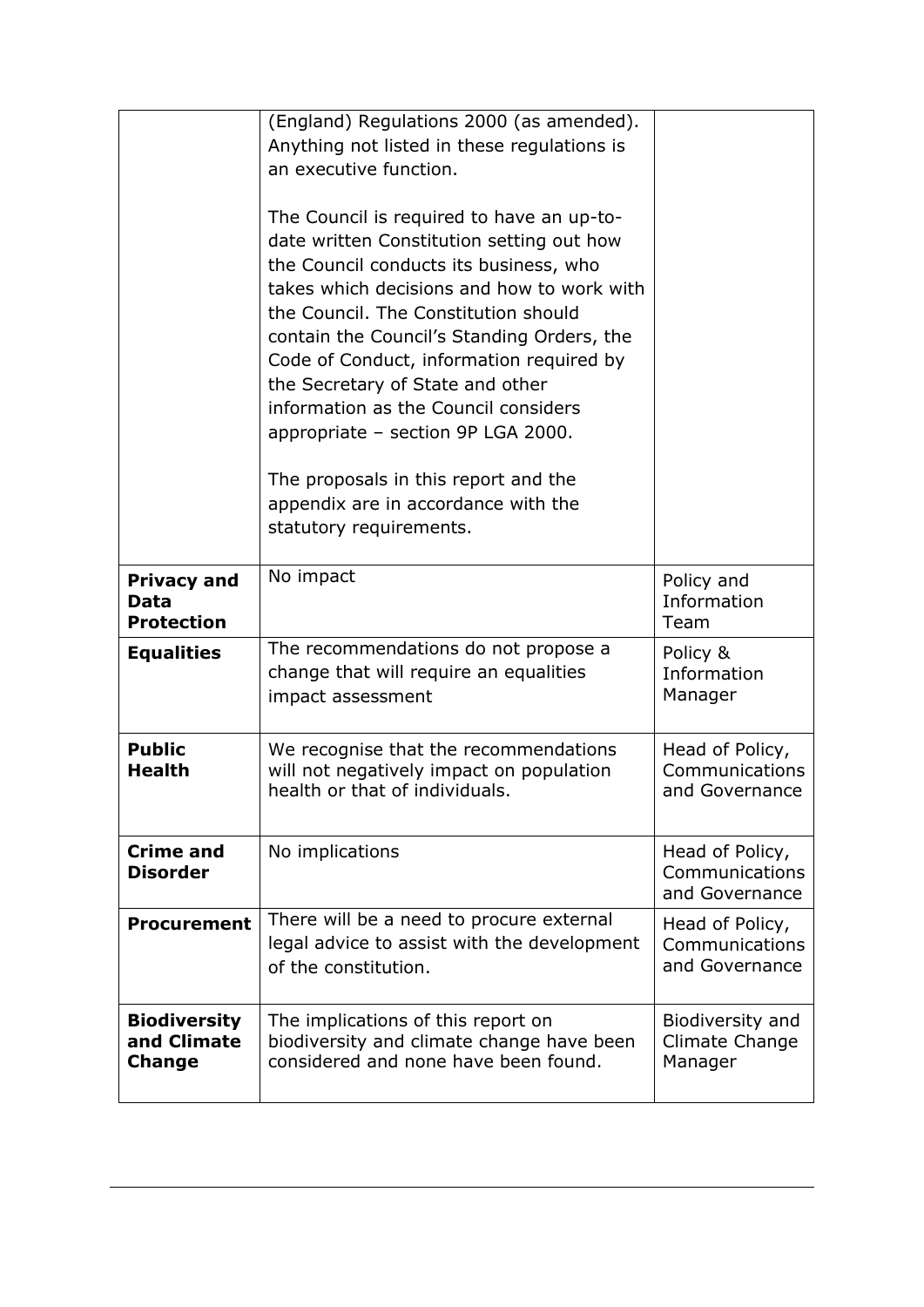# **2. INTRODUCTION AND BACKGROUND**

- 2.1 At the Annual Council meeting on 22 May 2021, the following motion was approved:
	- "(1) That Council agrees, in principle, to revert to executive arrangements from its next Annual Meeting for the municipal year 2022/23 onwards.
	- (2) That Council recognises the substantial work required to bring forward final proposals, to review interim arrangements and other aspects of member involvement.
	- (3) That Democracy & General Purposes Committee be requested to consider the matters outlined in (2) and put a proposed executive arrangements model to Council for adoption in order to allow the executive arrangements to be adopted to meet the principle agreed in  $(1).''$
- 2.2 At the 30 June 2021 meeting of this Committee, it was agreed that a Working Group would be formed to develop the new executive arrangements. The Membership for the Governance Arrangements Working Group (the Working Group) was as follows:

Councillor Purle (as Chairman) Councillor Blackmore (as Vice-Chairman) Councillor Perry Councillor English Councillor M Rose

From the second meeting of the group Councillor Munford was invited to attend any future meetings as a non-voting working group member. This ensured all groups could contribute to the design of the new discussions.

2.3 The Working Group has met on four occasions, with minutes taken for the first three meetings as the fourth focused on feedback from the Member Survey only. The appendices to the report include the minutes of the group's meetings at **Appendix A**.

### Approach and Timetable

2.4 The timetable for developing a new executive model of governance is set out below:

| <b>Meeting/Activity</b>                 | <b>Date</b>  | <b>Purpose</b>                                                 |
|-----------------------------------------|--------------|----------------------------------------------------------------|
| Council consider<br>motion and instruct | May 2021     | Agreed intention to change governance<br>model on AGM May 2022 |
| <b>D&amp;GP Committee</b>               |              |                                                                |
| <b>Working Group</b>                    | July -August | Develop the new model                                          |
|                                         | 2021         |                                                                |
| <b>D&amp;GP Committee</b>               | 8 September  | Approve model for recommendation to                            |
| Meeting                                 | 2021         | Council                                                        |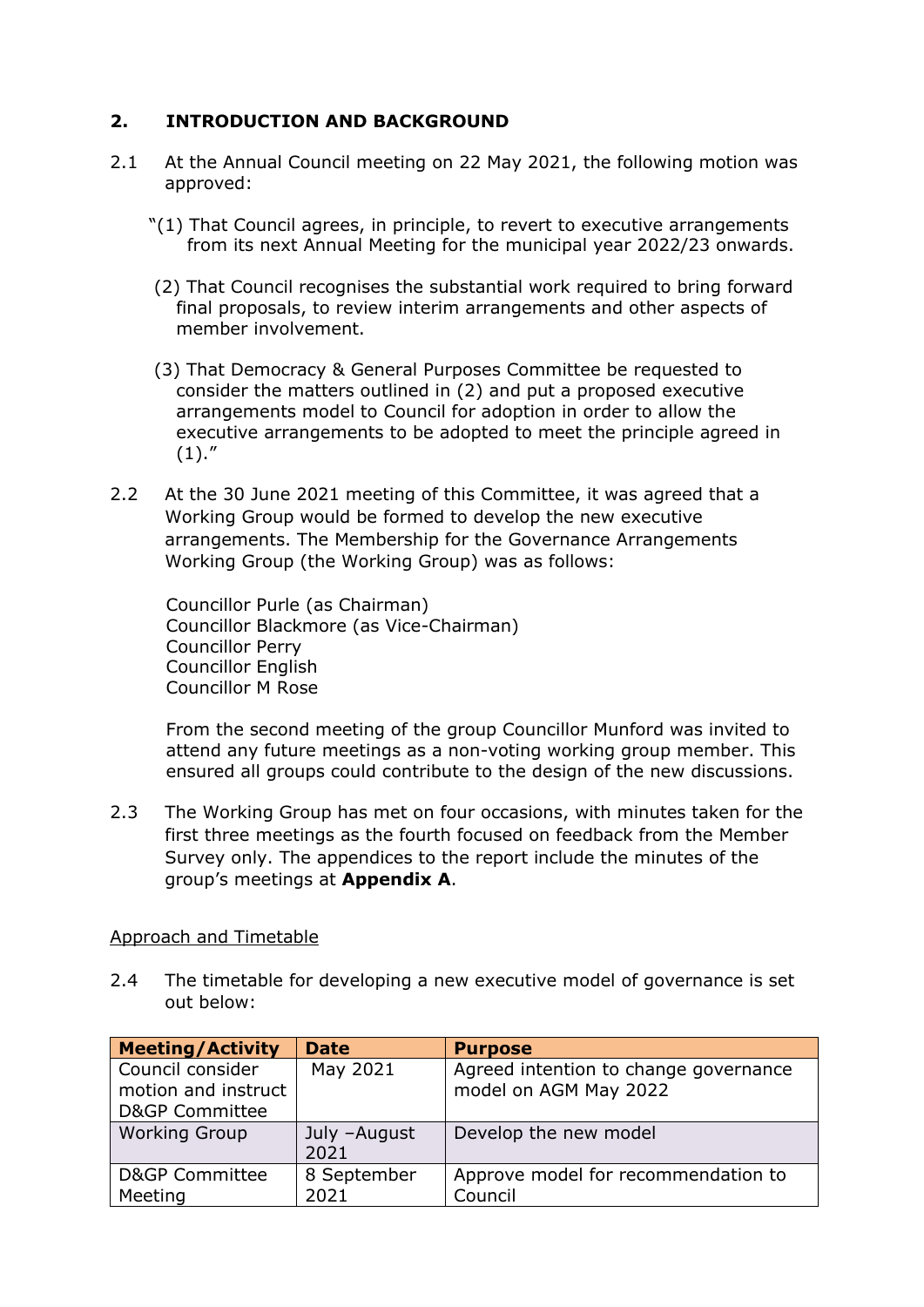| Council                     | 29 September<br>2021          | New Model submitted for approval by<br>Council for implementation at the AGM in<br>May 2022 |
|-----------------------------|-------------------------------|---------------------------------------------------------------------------------------------|
| Publication of<br>Proposals | October 2021                  | Publish Proposals and required notices                                                      |
| <b>Working Group</b>        | October 2021<br>to March 2022 | Develop Constitution                                                                        |
| <b>Officers</b>             | October 2021<br>onwards       | Officers to develop staffing to support<br>new arrangements ready for 1 May 2022            |
| Panel                       | January -<br>March 2022       | Members Allowance Scheme reviewed                                                           |
| <b>DGP</b>                  | March 2022                    | Recommend constitution to Council                                                           |
| Council                     | April 2022                    | Approve Constitution and members<br><b>Allowance Scheme</b>                                 |

2.5 The working group have taken an inclusive approach to developing the model seeking engagement from all groups in the review and as part of this approach created a survey for all councillors on the new model. The survey ran between the 5 to the 19 August with 32 Councillors taking part, and the results are attached at **Appendix B**. A Member Briefing was arranged on 2 September 2021 to ensure councillors were fully briefed on the new model proposed and had the opportunity to raise concerns and ask questions regarding the new model. Members of the Working Group were also expected to update their respective political parties throughout the model's design process.

# **3. AVAILABLE OPTIONS**

- 3.1 There are as ever a number of options open to the Committee:
	- a) Agree the proposed model as set out in 3.3
	- b) Amend the model
	- c) Request the working group redesign a new model

It should be noted that as Council has already formally resolved in principle to change to an executive model as of the Annual General Meeting in May 2022, retaining a committee system of governance has not been put forward as an option.

- 3.2 The Working Group considered a number of principles that would be important in the new model and subsequent constitution:
	- Member inclusivity throughout the decision-making process
	- Increased transparency of decision making
	- A member led decision making process; and
	- Increased pre-decision scrutiny
- 3.3 A model has been developed to meet the principles above with the addition of Policy Advisory Committees (PACs) aligned to portfolios to ensure greater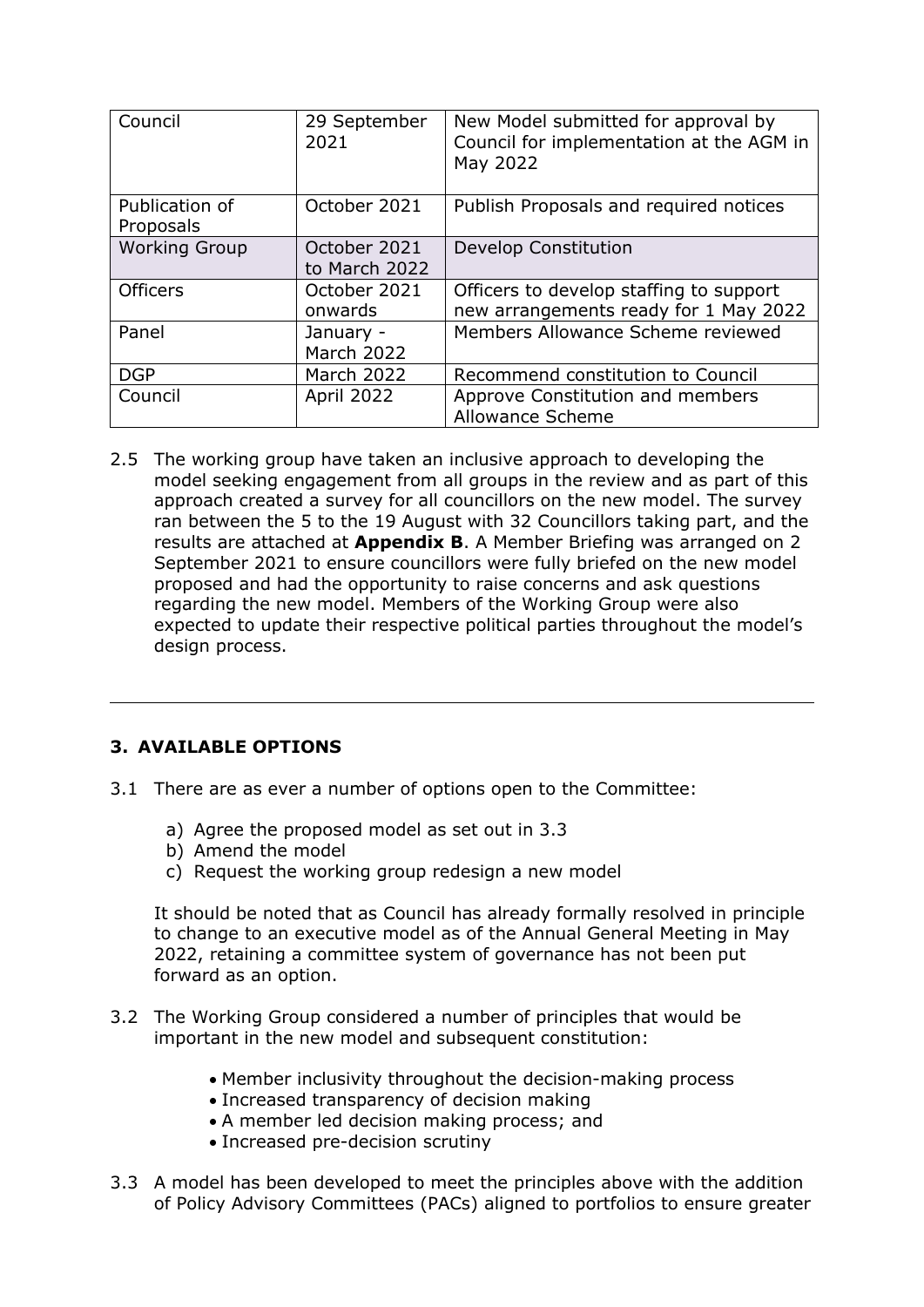member involvement at a pre-decision stage. As there are four PACs proposed only one overview and scrutiny committee (OSC) has been included in the model. The proposal is for nine councillors to be on each PAC and nine councillors on the OSC with the size of the Cabinet and nature of portfolios to be determined by the Leader of the Council. All Cabinet decisions, except those outlined in point 3.12 (individual or collective), are proposed to be subject to pre-decision scrutiny at the relevant PAC. A decision-making flow diagram is included at **Appendix C** for information.

#### Diagram of New Executive Arrangements



\*This diagram does not include regulatory/statutory/other Committees such as; Audit, Governance and Standards, Licensing, Planning, Crime and Disorder Committee, Appointment Sub-Committee, Democracy and General Purposes Committee.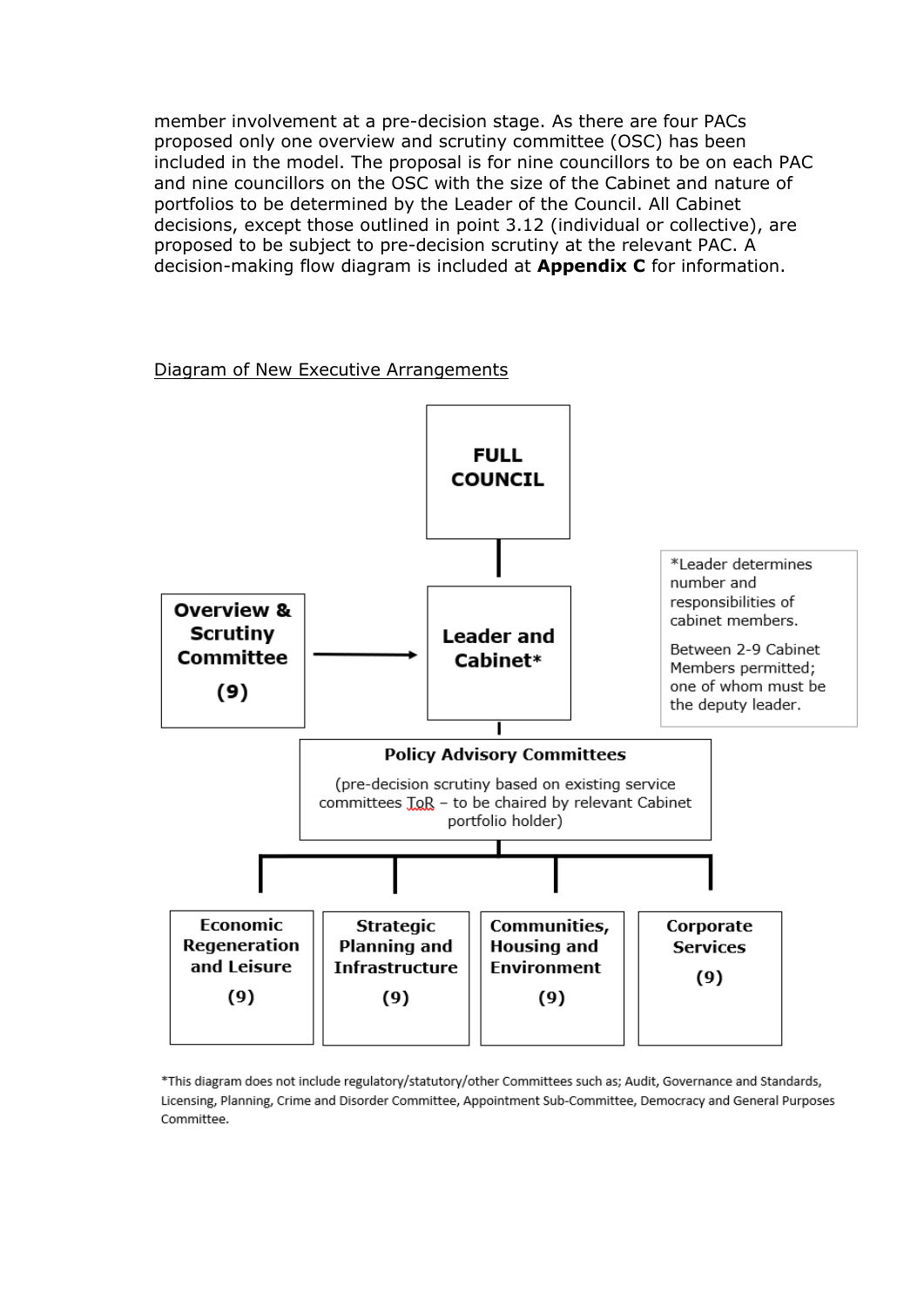# **Detailed Overview of the Model**

#### Cabinet

- 3.4 Under Section 9(C)of the Local Government Act, there can be between 2-9 Cabinet Members to include the Deputy Leader of the Council but excluding and decided by the Leader of the Council. The Leader of the Council chairs the Cabinet, appoints its members and assigns portfolios to individual Cabinet members.
- 3.5 In considering the results of the Member Survey, an Executive comprising 9 Cabinet Members was the preferred option. The mean value was 6.13. As stated above the remit and number of cabinet members is determined by the Leader of the Council.
- 3.6 The working group believed that having Deputy Cabinet Members would be useful, this was supported by 77% of respondents to the Member survey. From the comments in the survey regarding deputies there appears to be a misunderstanding of the role of a deputy, as a deputy cabinet member would not be a formal part of the Cabinet or able to take decisions. Appointing Deputies would be at the Leader's discretion.
- 3.7 The working group also considered the decision-making process and whether in the new model there would be individual decision making by portfolio holders as well as collective decision making through Cabinet. The survey identified that 73% of respondents agreed that the model should allow for both individual and collective decision making. It was clarified that the constitution could set out thresholds for decision making to ensure clarity on which decisions would be taken collectively and which could be taken at an individual level. The Comments from Councillors suggest transparency of decision making should be paramount when decisions are taken collectively or individually. There was also recognition of the need for speed and flexibility in decision making when appropriate:

*"The Cabinet needs to work as effectively and efficiently as possible. Sometimes it will need to be able to act fast and be accountable."*

#### Policy Advisory Committees

- 3.8 The four Policy Advisory Committees (PACs) proposed would mirror either one or more of the Cabinet Member Portfolios, depending on the number of the latter. These Committees would be appointed by Council and subject to the political balance rules. The Terms of Reference for each PAC would provide the flexibility required to respond to any changes in the portfolios during the municipal year and will be considered during the writing of the constitution. As portfolios change the terms of reference of these Committees may be updated by Council.
- 3.9 Pre-decision scrutiny will be undertaken by the PACs prior to decisions being taken by the Cabinet or Cabinet Members. The majority of respondents to the survey indicated that both key and non-key decisions should be reported to PAC prior to decision making. Any recommendations made by the PAC on decisions would not be binding for the decision maker but should be taken into account as part of the decision-making process.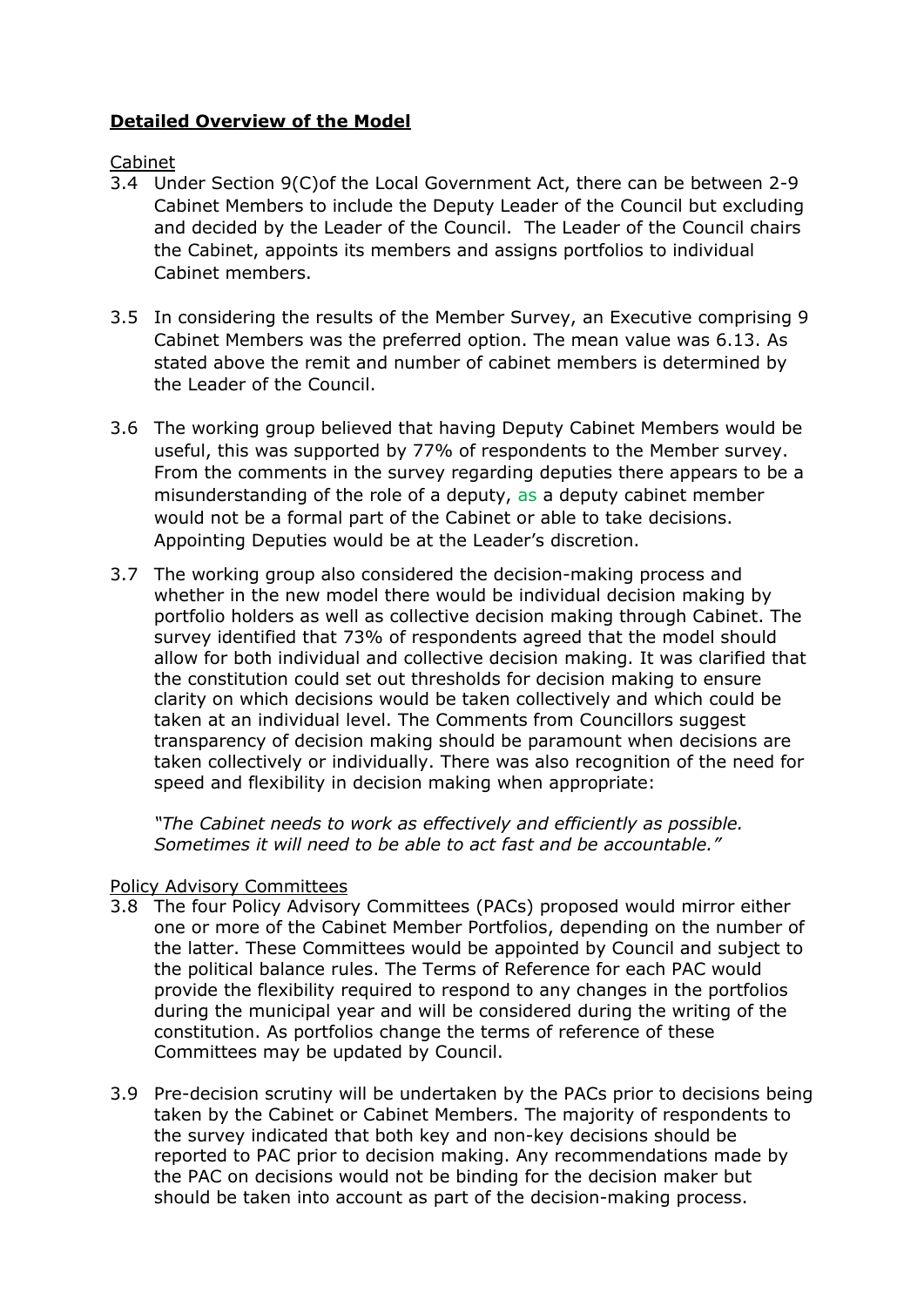- 3.10 It is proposed that PACs will be chaired by the lead Cabinet Member to increase the transparency of the decision-making process and guarantee increased communication between the PAC members and the Executive to reflect the guiding principles of the proposed model. The working group expressed a desire to ensure that the rights of visiting members were retained and that there should also be the opportunity at the discretion of the chair to allow public participation in PAC meetings. This will provide inclusivity to the model and retain existing measures within the Council's current governance system that work well.
- 3.11 The increase in pre-decision scrutiny and involvement of a wide-range of Councillors in the decision-making process is intended to reduce the number of 'Call-In's exercised by the Overview and Scrutiny Committee.
- 3.12 The PAC would consider all decisions except inclusion of those items within an Administration Programme presented by the Leader to Full Council at the Annual Meeting each year. This programme would include selected issues, akin to a manifesto, which with the agreement of full Council, would be acted and decided upon by the relevant Cabinet Member or Cabinet collectively.
- 3.13 84% of the respondents to the Member Survey thought that four PACs was the correct number. 87% of respondents agreed with the PACs being assigned terms of reference to match the Cabinet portfolios.
- 3.14 Of the 26 Councillors that answered the question on PAC membership, 12 thought nine was a suitable number. Alternative suggestions included 8, 10, 12, 13 and 15 Members.

#### Overview and Scrutiny

- 3.15 In-light of the introduction of PACs to carry out pre-decision scrutiny only one overview and scrutiny committee (OSC) has been included in the model. This meets the legislative requirements.
- 3.16 The OSC would be able to conduct review work and policy development as required. The Working Group has emphasised the importance of co-opting Members or external representatives as non-voting members when required of this Committee due to either experience or position, to increase the effectiveness of this work. This is supported through the results of the Member survey, as shown in the comments in **Appendix B**.
- 3.17 The working group identified that the OSC should be chaired by a Councillor not of the administration as was in place in the previous executive arrangements. This was supported by 81% of respondents to the Member Survey.
- 3.18 As the Council had previously operated under executive arrangements, the rules and procedures for OSC and councillor call for action would be reconsidered in accordance with the timescale stated at 2.4 to assess its applicability in the new model.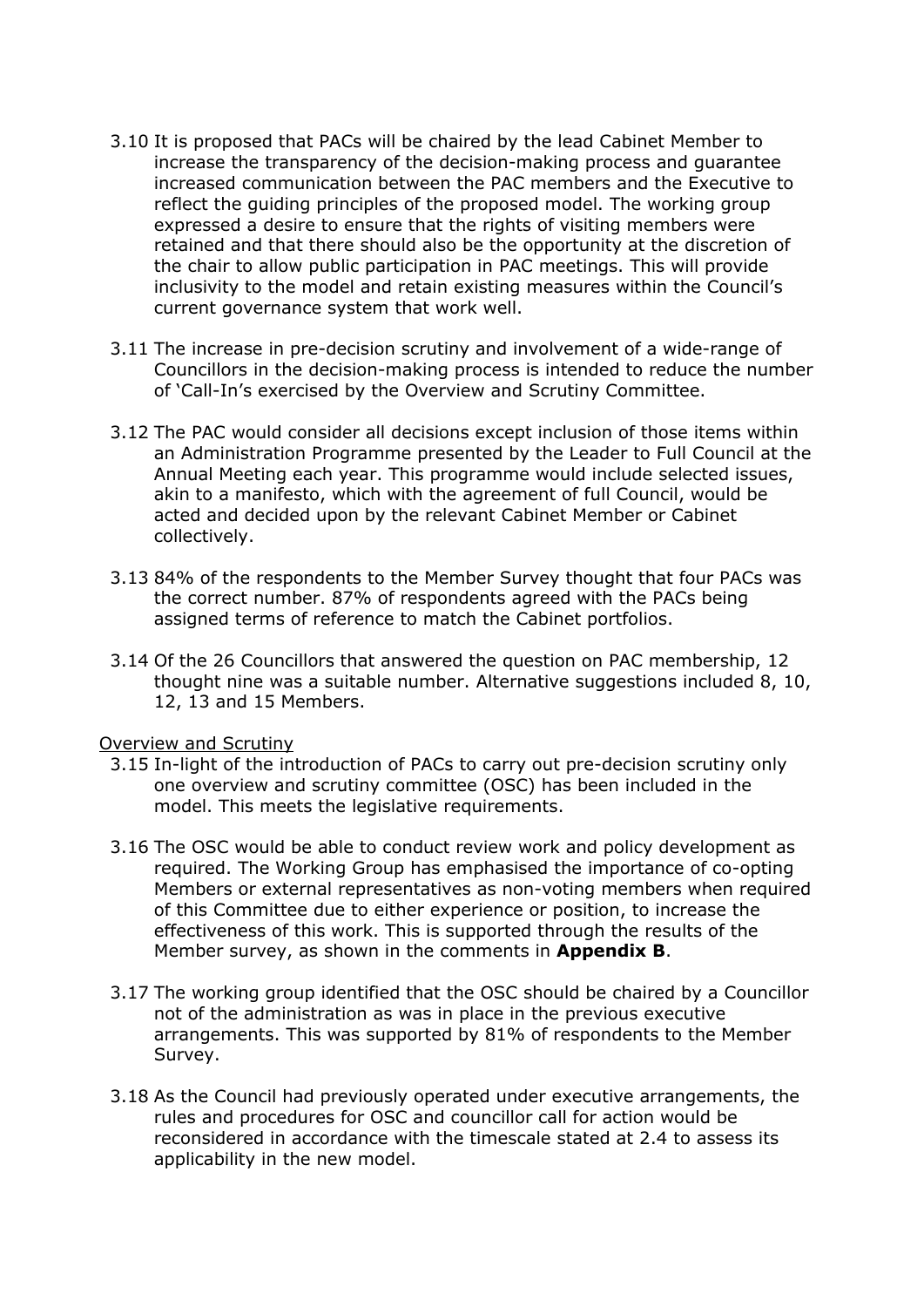3.19 Of the 21 respondents that answered the question on a suitable membership number for the O&S Committee, nine was the most stated preference. Alternatives included 11, 13 and 15 Members.

### Public Engagement

- 3.20 The Working Group in its considerations supported the level and types of public engagement that the Council facilitates and wished to retain this in the new model. This includes but is not restricted to public questions, public speaking and petitions. The exact arrangements would be considered during the writing of the new constitution, but consideration was given to preventing the same and/or similar questions from being asked repeatedly.
- 3.21 The working group supported the full recording of the question-and-answer session in the minutes, with the continuation of allowing virtual attendance for the public as well as in-person attendance supported. This is in line with the principles outlined by the group to ensure transparency.
- 3.22 The results and comments from the Member Survey display a largely positive response to retaining the current public engagement methods. There was a lower figure of 61% of respondents that thought public speaking at Cabinet Meetings would be appropriate.

# **4. PREFERRED OPTION AND REASONS FOR RECOMMENDATIONS**

- 4.1 The Committee is recommended to approve option a) which is the model as set out in 3.3 for adoption by Council. The working group have developed the model at 3.3 through a cross party group and sought to engage with as many councillors as possible to ensure there is consensus on the proposed executive model. The model proposed meets the requirements for greater member involvement and inclusivity in decision making. When surveyed 68% of respondents identified they agreed in principle with the model proposed.
- 4.2 If the model proposed by the working group is not agreed and a new model is required then the timetable at 2.4 will be affected. In this scenario, it is likely that the working group would be tasked with creating a new model to be presented to this Committee on 10 November 2021, to be approved by Council on 8 December 2021. This would present a challenge to both the Working Group and Staff in completing the remaining work by April 2022. This would also impact the submission to the Local Government Boundary Commission on councillor numbers where governance has to be taken into account.

### **5. RISK**

5.1 There are a number of risks associated with changing the Council's governance arrangements. Various actions are proposed in the report to mitigate risks including seeking external legal support in the development of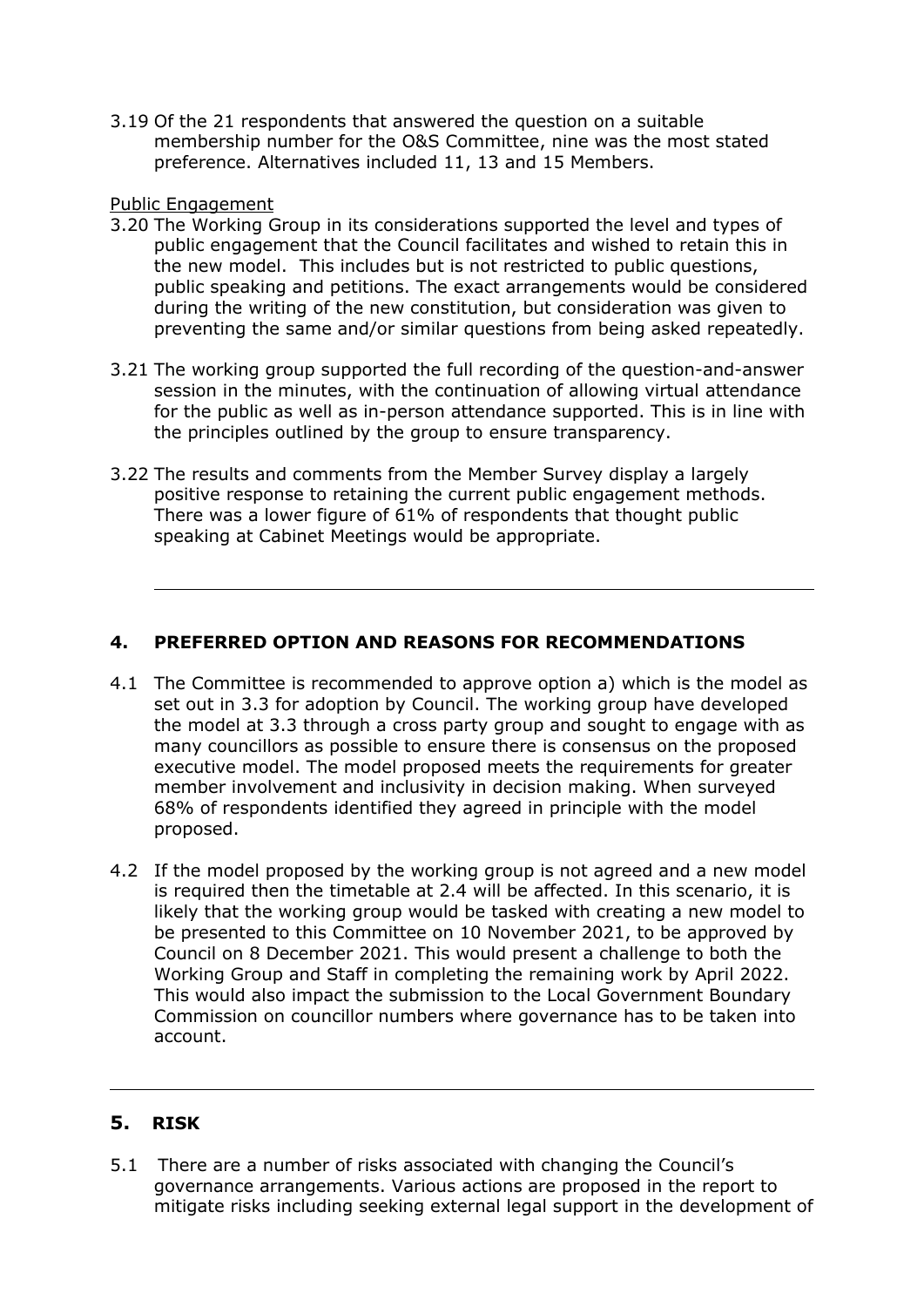the constitution and training for Officers and Members on the new arrangements.

# **6. CONSULTATION RESULTS AND PREVIOUS COMMITTEE FEEDBACK**

- 6.1 The Working Group considered the importance of councillor involvement and participation in the development of the new model. They expanded membership of the group to include the independent group and all group members were expected to feedback information on the groups progress to their own groups.
- 6.2 To maximise councillor involvement a survey was commission on the model with options for comments on various aspects of the model, this was sent out to all councillors, 32 of whom responded to the survey. A Member briefing on the new model is scheduled for 2 September and feedback received will be reported at this meeting.

### **7. NEXT STEPS: COMMUNICATION AND IMPLEMENTATION OF THE DECISION**

7.1 Provided that Option a) is agreed, the timetable shown in 2.4 will apply. If the model is agreed by Full Council at the 29 September 2021 meeting, the proposals will be publicised as required by law.

Constitution

7.2 The working group would reconvene in October 2021 to begin the necessary work to develop the new Constitution. It is at the Committee's discretion as to how they wish to be updated. One option would for the Committee to be provided with significant parts of the constitution for approval after review and redraft at an interim stage. Or the Committee to allow the working group to consider the significant parts and be presented with the entire Constitution once completely reviewed and redrafted. It would then be recommended to full Council for approval at the 2022 Annual Meeting.

# **Training**

- 7.3 If any Member wishes to undertake any training relevant to their role as a Councillor then this can be requested through Democratic Services. This was raised at the New Member induction but applies equally to pre-existing Councillors.
- 7.4 Both Councillors and Officers will need training and briefing sessions on the new governance arrangements and the constitution. Democratic Services has been considering how to provide the necessary training and support to Members in adjusting to the new arrangements. This can also include any training on aspects of the governance arrangements that are statutory, such as the Crime and Disorder Committee, depending on Councillor requirements.
- 7.5 Whilst there has been no definitive decision, it is preferred that various member briefings be held in the new Municipal Year on the structure and